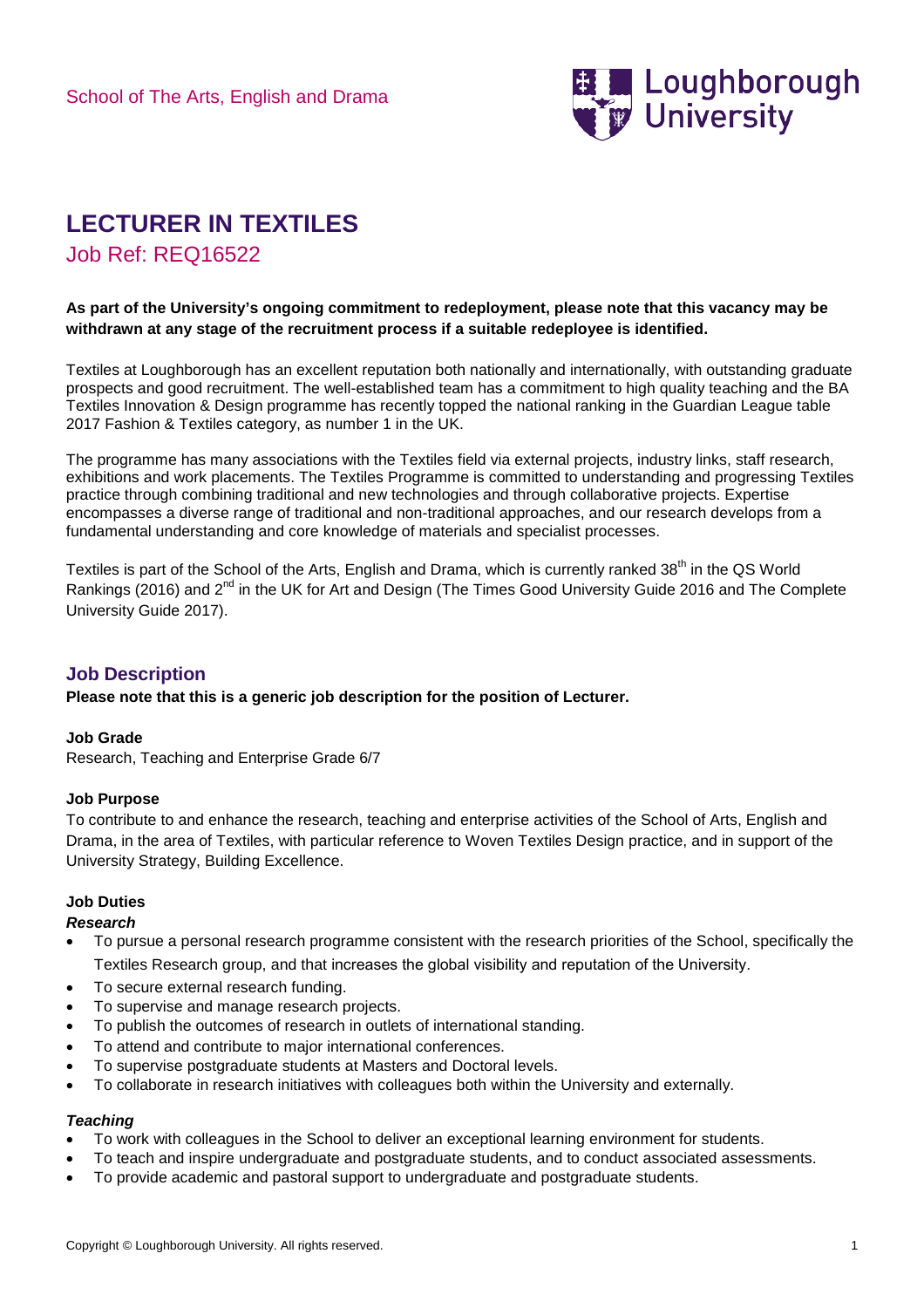- To promote the use of a range of methods and techniques in teaching, learning and assessment.
- To engage in the evaluation and development of modules for which you have responsibility, in terms of content, delivery and assessment.
- To be responsible for the design and content of specific areas of teaching and learning within the School's undergraduate and postgraduate programmes.
- To cooperate with colleagues in the continuous review and development of the School's taught programmes and curriculum.

#### *Enterprise*

- To engage with business, public and voluntary organisations through knowledge exchange activities such as student projects and placements, research collaboration, consultancy and specialist training.
- To create social, cultural and economic impact from academic, especially research, activity.
- To secure external funding in support of these activities.
- To seek opportunities for the commercialisation of research and the formation of social enterprises.

#### *Related Activities and Functions*

- To work effectively with relevant administrative, technical and academic staff in the School and across the University.
- To carry out specific administrative roles and functions as may be reasonably required.
- To take part in and, on occasion, act as chair of one or more School committees.
- To engage in training programmes in the University (e.g. through Staff Development) which are consistent with your needs and aspirations and those of the School.
- To undertake such other duties as may be reasonably requested and that are commensurate with the nature and grade of the post.
- To engage fully with the annual Performance and Development Review (PDR) process.

#### **Points To Note**

The purpose of this job description is to indicate the general level of duties and responsibility of the post. The detailed duties may vary from time to time without changing the general character or level of responsibility entailed

#### **Special Conditions**

All staff have a statutory responsibility to take reasonable care of themselves, others and the environment and to prevent harm by their acts or omissions. All staff are therefore required to adhere to the University's Health, Safety and Environmental Policy & Procedures.

All staff should hold a duty and commitment to observing the University's Equality & Diversity policy and procedures at all times. Duties must be carried out in accordance with relevant Equality & Diversity legislation and University policies/procedures.

Successful completion of probation will be dependent on attendance at the University's mandatory courses which include Respecting Diversity and, where appropriate, Recruitment and Selection.

#### **Organisational Responsibility**

Reports to the Programme Director and Dean of School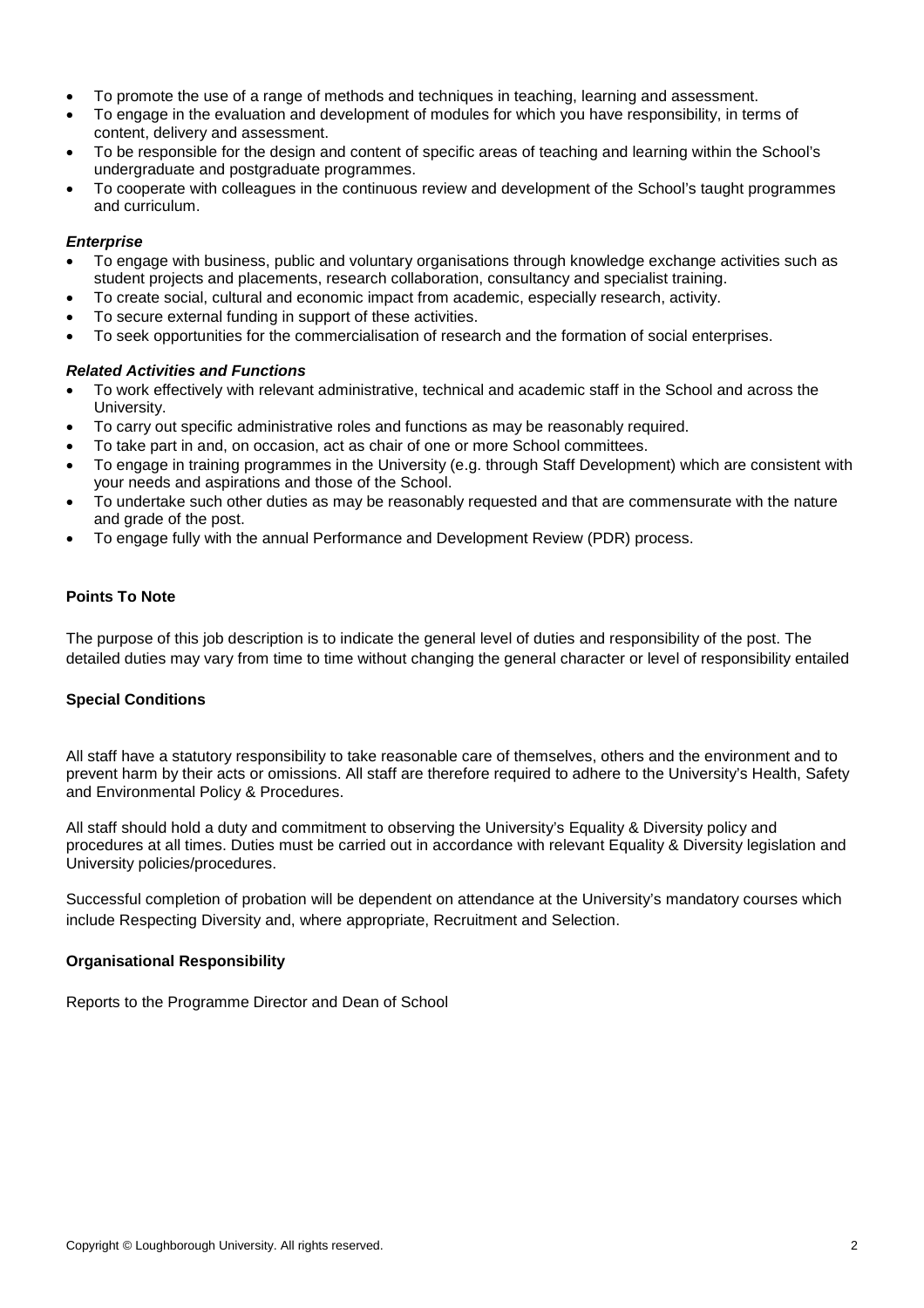# **Person Specification**

Your application will be reviewed with respect to meeting the essential and desirable criteria listed below. Your application will be reviewed against the essential and desirable criteria listed below. Applicants are strongly advised to explicitly state and evidence how they meet each of the essential (and desirable) criteria in their application. Stages of assessment are as follows:

- 1 Application
- 2 Test/Assessment Centre/Presentation
- 3 Interview

## **Essential Criteria**

| Area                 | <b>Criteria</b>                                                                                                                                                                  | <b>Stage</b> |
|----------------------|----------------------------------------------------------------------------------------------------------------------------------------------------------------------------------|--------------|
| Experience           | Evidence of research and/or academic activity in the Textiles design<br>discipline, and consistent with the needs of the school of Arts,<br>English and Drama                    | 1            |
|                      | Experience of working in a high quality academic research<br>environment including experience at post-doctoral level.                                                            | 1            |
|                      | Evidence of authoring original work, in the highest quality refereed<br>academic journals.                                                                                       | $\mathbf{1}$ |
|                      | Candidates from outside of academia must be able to demonstrate<br>the ability to make the transition to becoming a top academic                                                 | 1,2,3        |
|                      | Evidence of professional design activity within the commercial or<br>broader cultural context                                                                                    | 1,2,3        |
| Skills and abilities | Ability to develop an original research programme on your own<br>initiative and to persuade others of its importance.                                                            | 2,3          |
|                      | Ability to identify and develop potential social / cultural / economic<br>impact from professional activity.                                                                     | 2,3          |
|                      | Knowledge of research and enterprise funding opportunities in UK<br>HE and understanding of how to secure funding.                                                               | 2,3          |
|                      | A clear trajectory towards achievements at a higher academic level.                                                                                                              | 1,2,3        |
|                      | Excellent communication and interpersonal skills which give you the<br>ability to engage with students, colleagues, business and other<br>agencies on a wide variety of matters. | 1,2,3        |
|                      | Ability to work as part of and to lead a team.                                                                                                                                   | 2,3          |
|                      | Excellent Woven Textile Design knowledge and practical skills                                                                                                                    | 1,2,3        |
|                      | In-depth knowledge of contemporary design practice and<br>understanding of the commercial context.                                                                               | 1,2,3        |
|                      | Excellent IT and digital design skills.                                                                                                                                          | $\mathbf{1}$ |
| Training             | Commitment to and evidence of continuing professional<br>development.                                                                                                            | 1.3          |
| Qualifications       | Relevant PhD or equivalent experience.                                                                                                                                           | $\mathbf{1}$ |
| Other                | Commitment to observing the University's Equal Opportunities policy<br>at all times.                                                                                             | 1,3          |